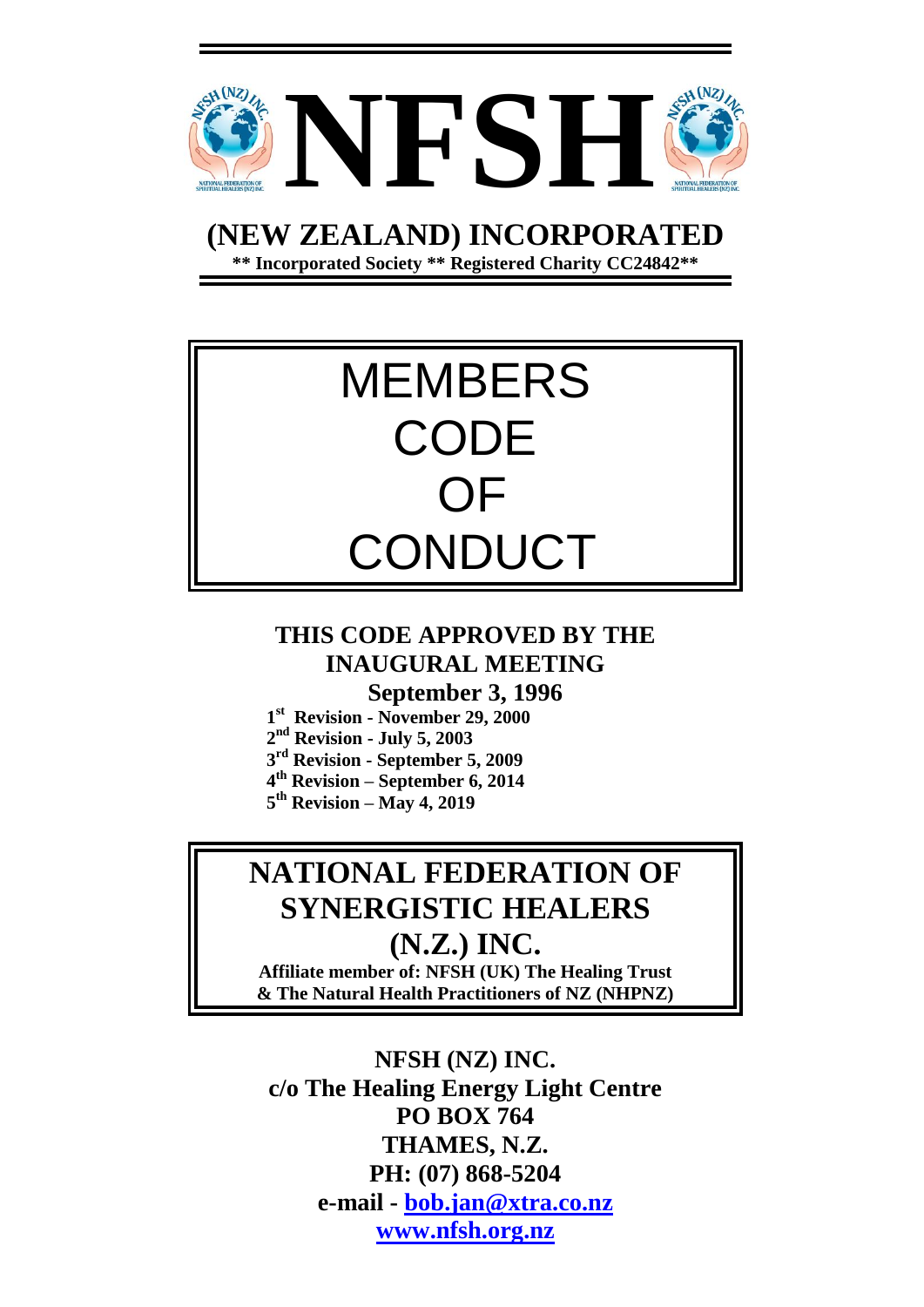# **MEMBERS' CODE OF CONDUCT**

#### **GENERAL**

#### *"DISTANT HEALING" IS ACCEPTABLE IN ALL SITUATIONS*

**1. This Code of Conduct applies to the practice of synergistic (spiritual) healing as laid down in the Constitution of the National Federation of Synergistic Healers.**

**2. Healing is legal in New Zealand; but there are certain restrictions. These are set out under "Healing and the Law".**

**3. Membership of the National Federation of Synergistic Healers is conditional upon acceptance of the terms of this Code of Conduct.**

**4. Healer members should understand that:** 

 **(a) The "Physical Act" for "Hands On" Healing as taught in the Healer Training Course run by THE HEALING TRUST (UK) & NFSH (NZ) Inc. is to be complied with.**

 **(b) The National Federation of Synergistic Healers' "Healer Referral Service" concerns itself with the patients' requests for spiritual healing only. If a Healer member intends to use any other therapy it should be made clear to the patient that the therapy to be used is not wholly spiritual healing and the patient's prior consent obtained.**

## **GUIDANCE FOR HEALERS WITH THE MEDICAL PROFESSION**

**5. The aim of the NFSH is to offer a service to the medical profession and to the sick which is a complement and not an alternative to orthodox medicine. In particular healers must guard against the danger that a patient without previously consulting a doctor comes for healing for a known disorder and is subsequently found, too late, to be suffering from another serious disorder. To this end:**

 **(a) A new patient must be asked what medical advice he has received. If he has not seen a doctor, he must be advised to do so. Since it is legal to refuse medical treatment, no patient can be forced to consult a doctor, but the advice should be recorded for the healer's protection.**

 **(b) The healer must not countermand instructions or prescriptions given by a doctor.**

 **(c) The healer must not advise a particular course of medical treatment, such as to undergo an operation or to take specific drugs. It must be left to the patient to make his own decision in the light of medical advice.**

 **(d) A healer must not give a medical diagnosis to a patient in any circumstances. Diagnosis is the responsibility of the doctor. If, however, a healer subsequently finds some aspect of a disorder undiagnosed by the doctor, he must advise the patient to visit the doctor again and note this in the patient's record.**

 **(e) Healers must strive for a good relationship and full cooperation with the medical authorities.**

 **(f) Healing must only be given in response to an invitation from the patient or his representative.**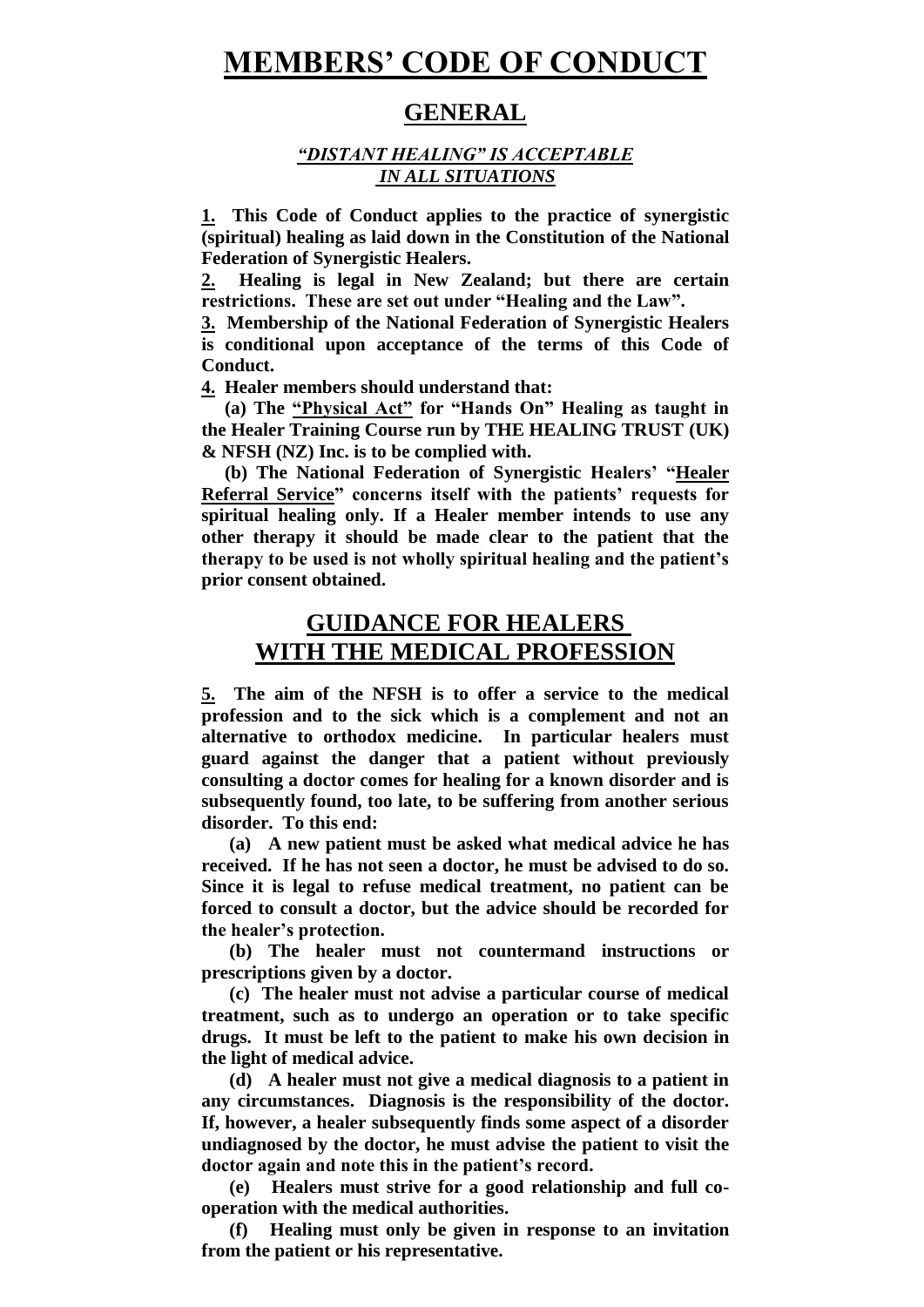## **GUIDANCE FOR HEALERS VISITING HOSPITAL**

**6 (a) The hospital is responsible for the patient.**

 **(b) Healers should visit hospitals with discretion. In some circumstances Distant or Absent Healing may be more appropriate.**

 **(c) If a visit is made to a hospital:**

 **(i) Healers must not wear white coats. They may wear a lapel badge.**

 **(ii) Healers must obtain permission from the Nursing Officer before entering a ward and inform them of the patient's request for healing. In any case of doubt, the request should be obtained in writing.**

 **(iii) When entry to the ward is obtained, healing must be carried out without fuss. It must be restricted to healing through the Patient's hands or quiet prayer.**

 **(iv) If other patients request healing, the permission of the Nursing Officer must first be obtained.**

 **(d) Healers must never undermine the patient's faith in hospital treatment or regime.**

 **(e) If credentials are requested the healer must produce his NFSH current membership card.**

**7. Membership of the NFSH must be regarded as a guarantee to patients and the medical profession of the healer's integrity, sincerity and ability.**

**8. If the healer becomes aware that a patient may be suffering from a notifiable infectious disease, the patient must not be permitted to come into contact with other people, but given a note to take to their doctor explaining the need for medical attention.**

## **GUIDANCE FOR HEALERS WITH THEIR PATIENTS**

**9. Healers are personally responsible for their actions. They must behave with courtesy, dignity, discretion and tact. Their attitude must be competent and sympathetic, hopeful and positive, thus encouraging an uplift in the patient's mental outlook and belief in a gradual progression towards wholeness.**

**10. Healers must disclaim an ability to cure but offer an attempt to heal in some measure. Recovery must never be promised.**

**11. Healers must not use titles or descriptions to give the impression of medical qualifications.**

**12. Healers must not ask for the removal of a patient's clothing except a coat and footwear.**

**13. When a healer is giving healing privately to a person of the opposite sex it is advisable for the healer to request the presence of a third party whose bona fides the healer can accept, as some actions may be interpreted as sexual harassment.**

**14. Healers must never offer a clairvoyant reading during a healing session.**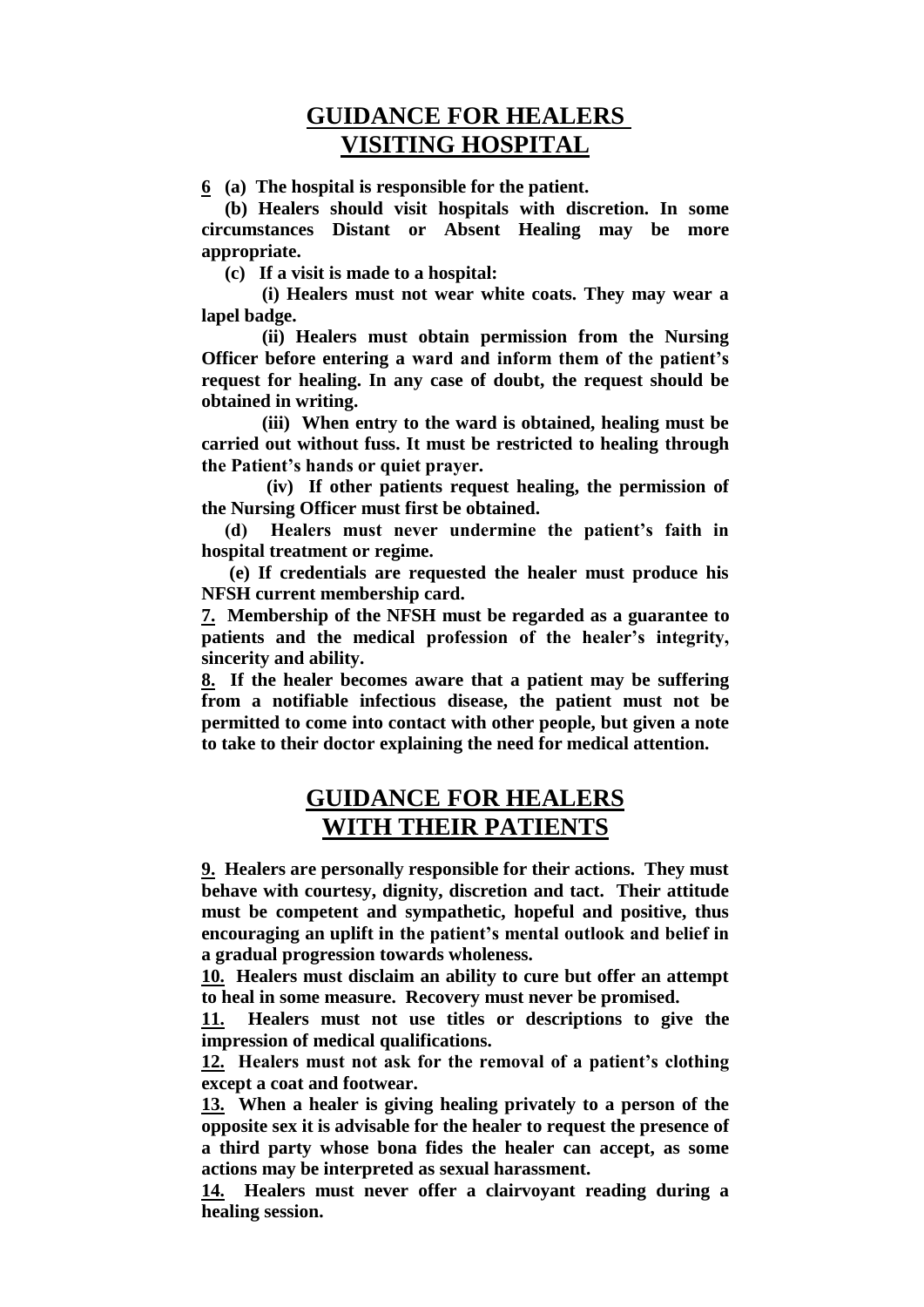**15. Healers should only heal in a conscious state of attunement. Trance conditions are not recognised in Law nor covered by NFSH. Any individual concerned will be held directly responsible. If for example a patient suffers an injury while receiving manipulative treatment from an entranced healer, it could result in a successful claim for damages against the healer.**

**TRANCE HEALING is forbidden for all research projects, when healing is given as a service under arrangements with the NHS and at public demonstrations. However, trance healing may only be given to private patients who ask for it and a responsible adult, not in trance, must be present to safeguard both patient and healer. The presence of a third party does not absolve the healer from full responsibility for the result of their actions.**

**16. Healers sometimes say and do certain things while giving treatment because they are "impressed" to do so. Reason and common-sense should always be applied to such impressions.** 

**17. To avoid offending some patients, healers must not raise the question of their religious beliefs unless this is invited by the patient.**

**18. Healers must not use manipulation or vigorous massage during spiritual healing treatment. This does not preclude gentle massage or healing passes. Healers with appropriate qualifications may use manipulation and vigorous massage as a separate treatment but this will not be covered by the NFSH.**

**19. Discretion must be used for the protection of the healer:** 

**(a) When carrying out private healing with patients who are mentally unstable, addicted to drugs or alcohol, or severely depressed or hallucinated. Such patients must be treated only by a healer with relevant experience accompanied by another healer.**

**(b) When a patient is known to have a pacemaker (or similar battery operated) implantation, "hands on" healing should not be offered, but relaxation, visualisation, meditation and distant healing are acceptable ways of helping.**

**20. Healers must treat as confidential all information of a personal nature which is confided by the patient.**

**21. Healers must keep adequate confidential records for all patients.**

## **HEALERS AND THE LAW**

**22. It is essential that every healer, particularly any healer who practises a therapy outside healing as defined in this Code, understands and OBSERVES the law as it relates to healing practice. Disregard of the law may result in serious legal difficulties for the healer.**

**23. The law is enshrined in a series of Acts or Statutes principally associated with the medical and para-medical professions. In case of doubt the healer should contact the National Secretary of the NFSH and seek guidance.**

**24. In the light of legal provisions, great care is needed in the following cases:**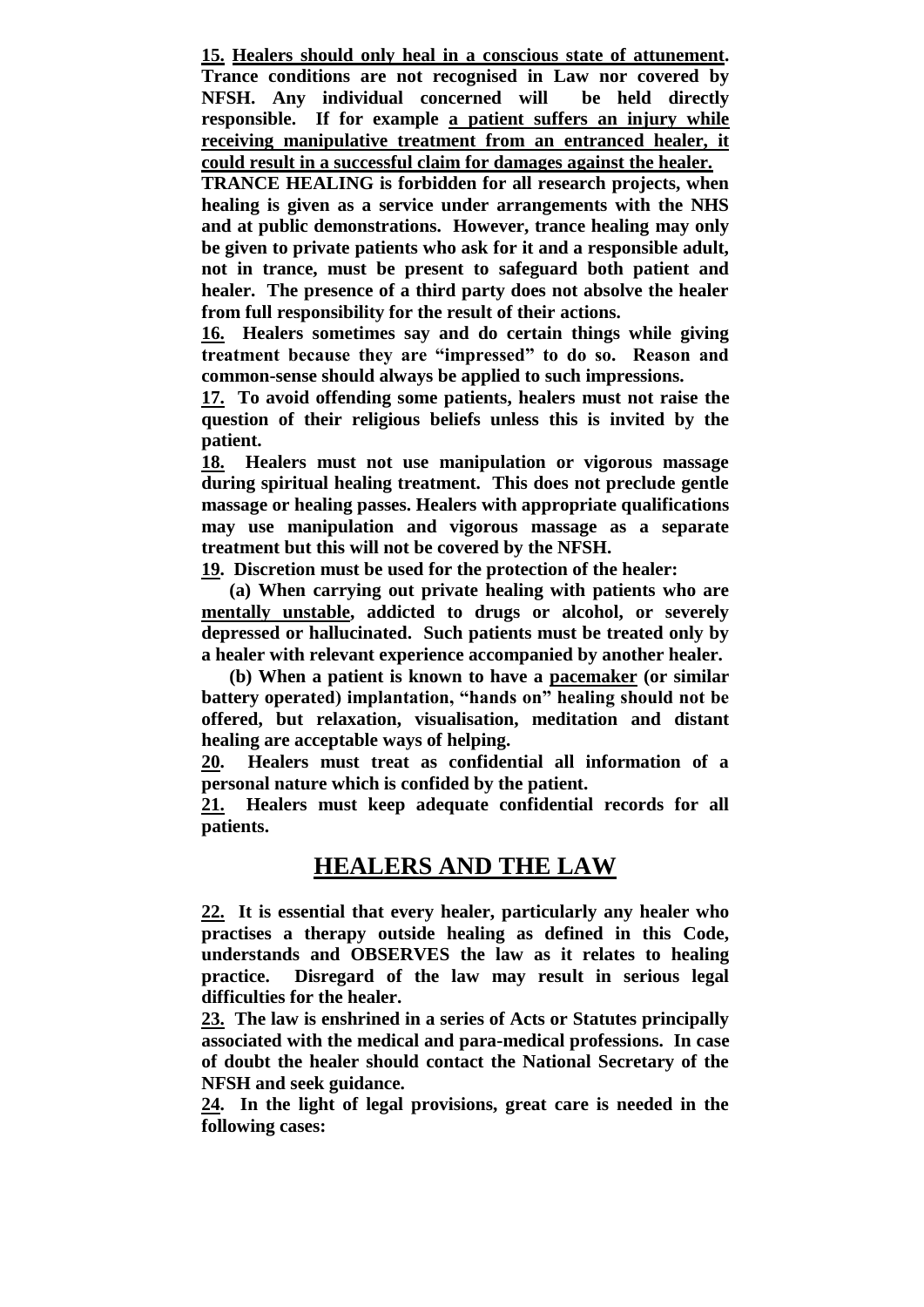**24. (a) A parent or guardian who fails to provide necessaries for a child under the age of 16 in NZ or 18 in Australia commits a criminal offence. Healing is not medical aid as defined by the law and a healer who treats a child whose parents refuse medical aid runs the risk of being considered as aiding and abetting that offence. Where it is known that the parents are NOT receiving medical attention for the child, healers are most strongly advised to secure the signature of the parent or guardian to the following statement and this statement must be kept with the healing records:**

**"I have been advised by** *(name of Healer)* **that according to the law I must consult a doctor concerning the health of my child**  *(name of child)***.**

**Signed:** *(parent or guardian)***…………… Date: …………. Signed by witness:** *(signature of person witnessing)* **+ Date.**

**This also applies to Special Needs people of any age – the note must be signed by the Legally Authorised Guardian + Date.**

**24. (b) Do not practise dentistry.**

 **(c) Do not treat Venereal Diseases for reward. It is for the individual healer to decide whether to give healing to AIDS patients. Provided cuts and sores are covered, the risk from hand healing is minimal.**

 **(d) Do not attend women in actual childbirth or within ten days thereafter.**

 **(i) It is recommended that healing not be given to a pregnant woman within the first 12 weeks (3 months) of pregnancy.**

 **(ii) It is strongly advised that Healers obtain "written consent" before giving healing to a pregnant woman.**

 **(e) The law relating to the sale and prescription of herbs is obscure.**

 **(i) Do not sell &/or practice herbs, herbal medicines or drugs without checking that this is legally permissible &/or unless you are qualified to do so.**

 **(f) The most likely risk run by a healer from a legal point of view is for a claim (against you) in negligence for damages. It is essential that healers should make it quite clear that they are not doctors and do not purport to have the knowledge and skill of doctors. A healer must not treat a patient in any case which exceeds their capacity, but call in another healer or send the patient to a doctor.**

 **(g) Regarding children between the ages of 16 and 18, the healer must get parental/guardian consent before giving healing – a written note is preferable.**

#### **ADVERTISING**

**25. Healers may advertise that they offer a general healing service for all diseases but they may not specify healing for any particular disease.**

 **(a) Healers may not use "testimonials" in advertising. 25. (b) The NFSH (N.Z.) Inc. "logo" may not be utilised, but MNFSH (N.Z.) INC. (Member, National Federation of Synergistic Healers N.Z. Inc.) may be used after the person's name.**